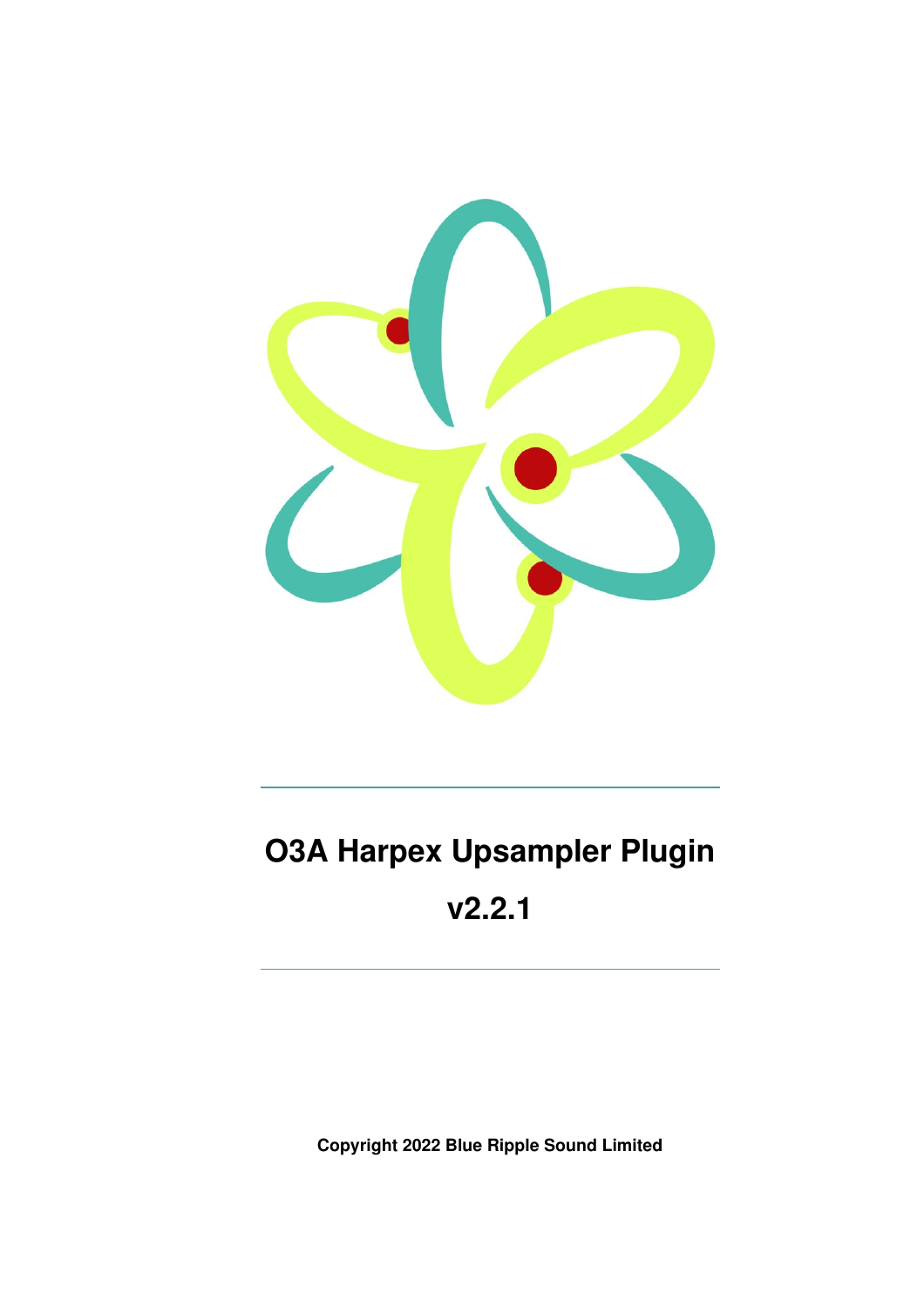## **Table of Contents**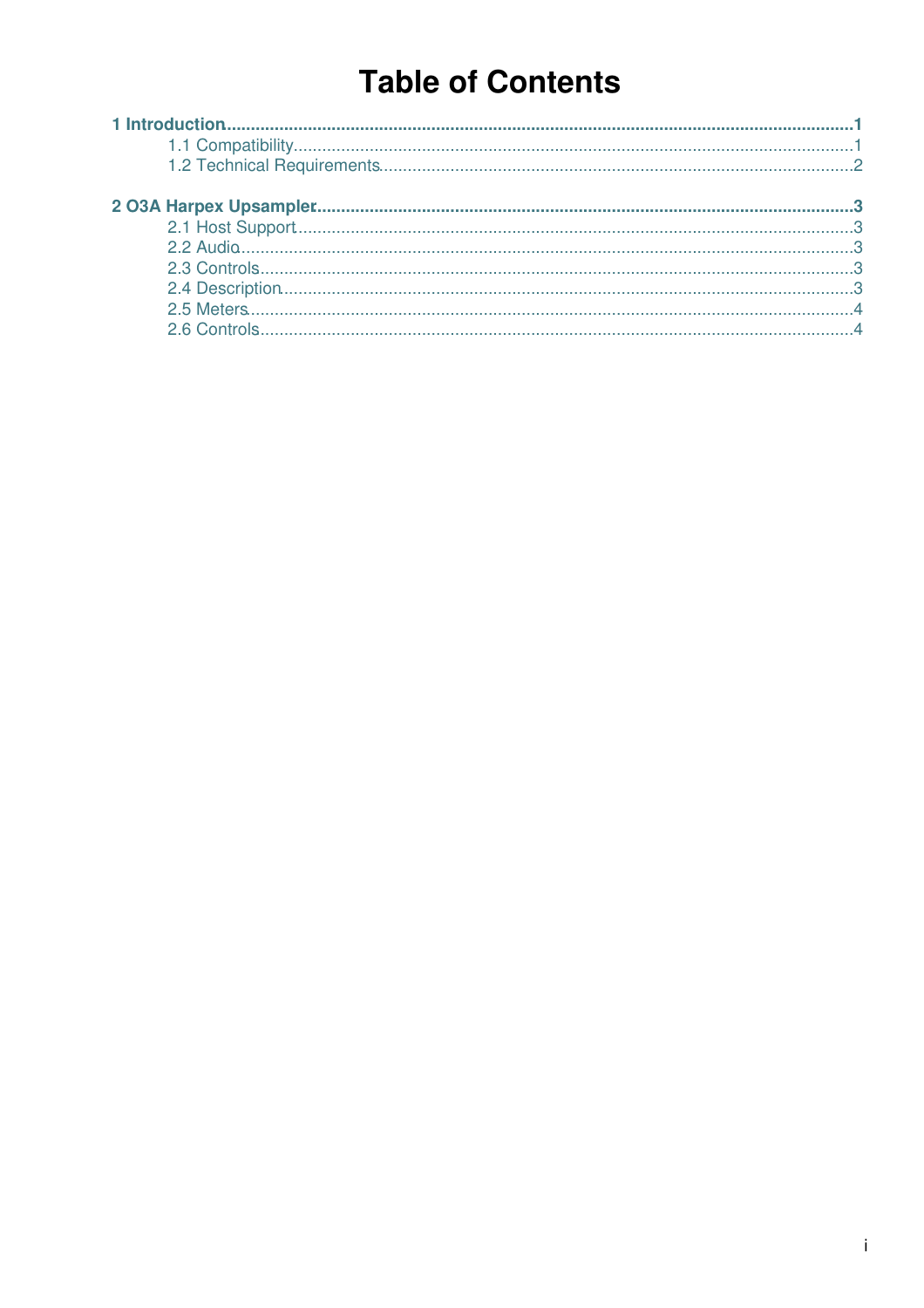## **1 Introduction**

The O3A Harpex Upsampler Plugin converts first order ambisonic audio streams into third order ambisonic (O3A) audio streams suitable for use with other O3A plugins.

Various forms of first order ambisonics have been used since the 1970s. These typically use four audio channels to carry a 3D audio scene, which gives rather less spatial detail than modern third order ambisonics, which uses sixteen channels. First order ambisonics has the advantage that a number of commercial "A-Format" or "B-Format" microphones are available for recording.

There are ways to convert first order material to O3A other than by use of this plugin. It is often okay simply to mix first order material directly into the first four channels of an O3A stream, although a little processing can help (e.g. with the O3A Injector - First Order plugin from the Blue Ripple Sound O3A Upmixers library) and it is important to check you are using compatible formats. However, these approaches will not typically produce imaging that is as sharp spatially as that produced using the Harpex algorithm.

### <span id="page-2-0"></span>**1.1 Compatibility**

O3A streams require audio busses with at least 16 channels, which (at the time of writing) most Digital Audio Workstations (DAWs) cannot handle. Some are limited at 2 channel stereo and many are limited at the 8 channels used for 7.1 surround mixes. **The O3A plugins** *will not work correctly* **with these DAWs**, which may even crash.

#### **1.1.1 AAX**

The AAX version of this plugin is compatible with [Pro Tools Ultimate](https://www.avid.com/pro-tools) or Pro Tools HD 12.8.2 and later.

#### **1.1.2 VST2**

Most VST2-compatible DAWs (such as [Reaper](https://www.reaper.fm)) have a plugin "path", which is a list of directories which will be searched for VST2 plugins. You may need to change this path to point at the location of the plugins, or move the plugins there. By default, these plugins are installed into /Library/Audio/Plug-Ins/VST on macOS. Various directories may be used on Windows, but C:\Program Files\Steinberg\VST2 is not uncommon.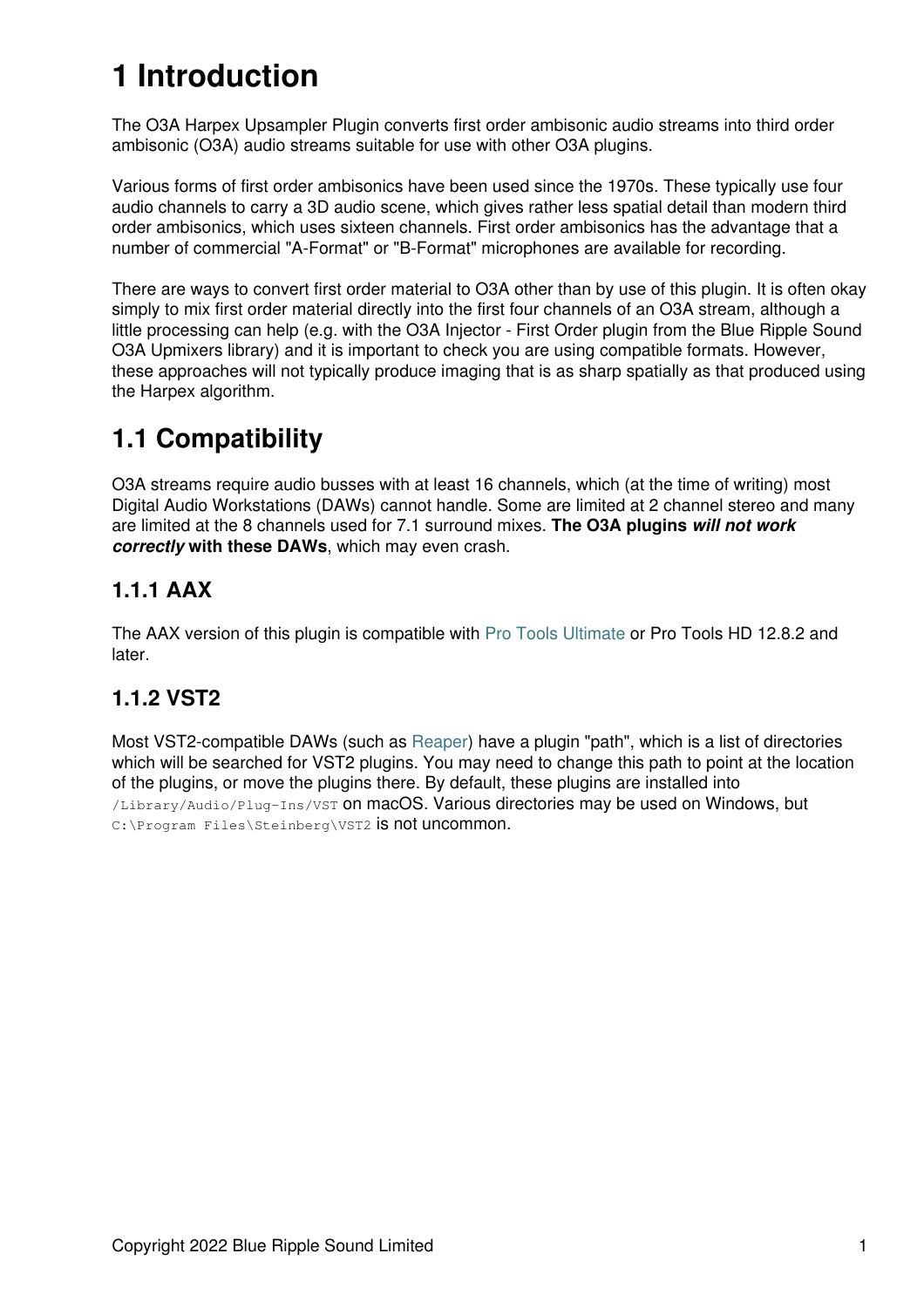### <span id="page-3-0"></span>**1.2 Technical Requirements**

#### **1.2.1 Operating System**

Supported versions of Microsoft Windows are Windows 7, Windows 8 and Windows 10. Supported versions of Apple macOS X are 10.7 or later, Intel only. VST plugins are generally available in 32bit or 64bit forms on both platforms (packaged as a Universal Binary on macOS). The AAX plugins are 64bit only.

#### **1.2.2 VST Host**

**This plugin does not work with all VST 2 hosts.** One reason for this is that the plugin needs large numbers of channels on its input or output busses.

#### **1.2.3 AAX Host**

The AAX plugin requires Pro Tools Ultimate, or Pro Tools HD v12.8.2 or later.

#### **1.2.4 PC Hardware**

Please check your PC meets the following requirements:

- Intel Pentium D CPU or better.
- 200MB of free disk space.

#### **1.2.5 Permissions**

You'll need administrator permissions while installing on Windows. The software probably won't install properly using a "restricted" account.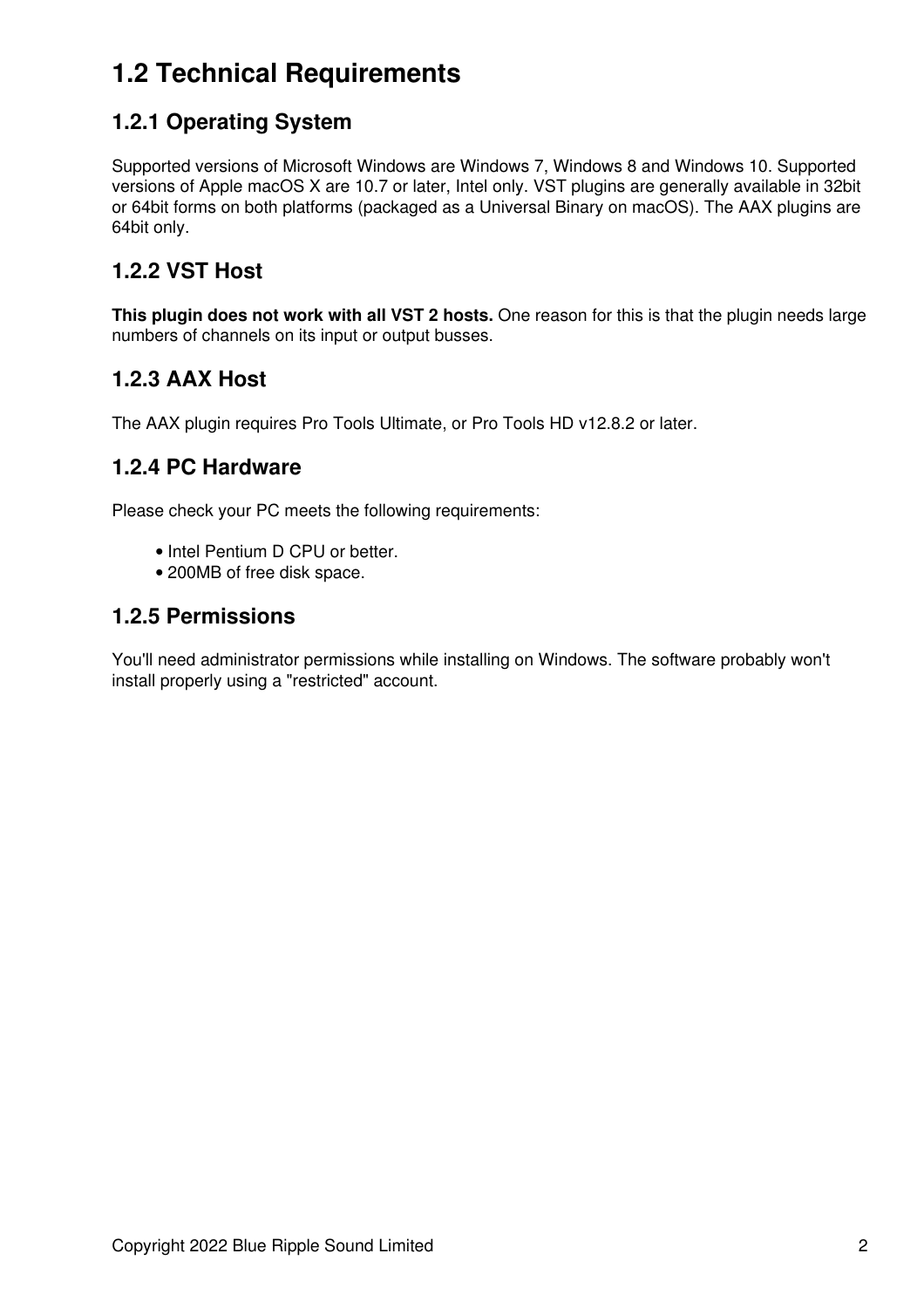## **2 O3A Harpex Upsampler**

<span id="page-4-0"></span>

### <span id="page-4-1"></span>**2.1 Host Support**

| Host Type Support |     |
|-------------------|-----|
| AAX               | Yes |
| vst2              | Yes |

### <span id="page-4-2"></span>**2.2 Audio**

|           | <b>Channels</b> | <b>Content</b>                                                     |
|-----------|-----------------|--------------------------------------------------------------------|
| Input     | 14              | First order B-Format ambisonics (SN3D/ACN O1A or FuMa, switchable) |
| Output 16 |                 | O3A                                                                |

### <span id="page-4-3"></span>**2.3 Controls**

- [Envelopment](#page-5-2)
- [Format](#page-5-3)

### <span id="page-4-4"></span>**2.4 Description**

This plugin takes classic four channel first order B-Format and converts it to third order (O3A).

In general when we refer to B-Format we are referring to 16 channel third order ambisonic (O3A) B-Format, but this plugin is an exception. The first order ambisonic B-Format we are talking about here is less detailed and only uses four channels. The plugin supports two first order input formats, SN3D and FuMa. Please check which you have and set the switch accordingly.

The plugin does *not* perform conversion from A-Format to B-Format. If your microphone produces ambisonic A-Format, you will need to use software specific to your microphone to convert to B-Format before using this plugin.

The plugin uses the Harpex algorithm to estimate the original directions of sounds and then uses those directions to synthesise third order material. For more information about Harpex, see <http://www.harpex.net>.